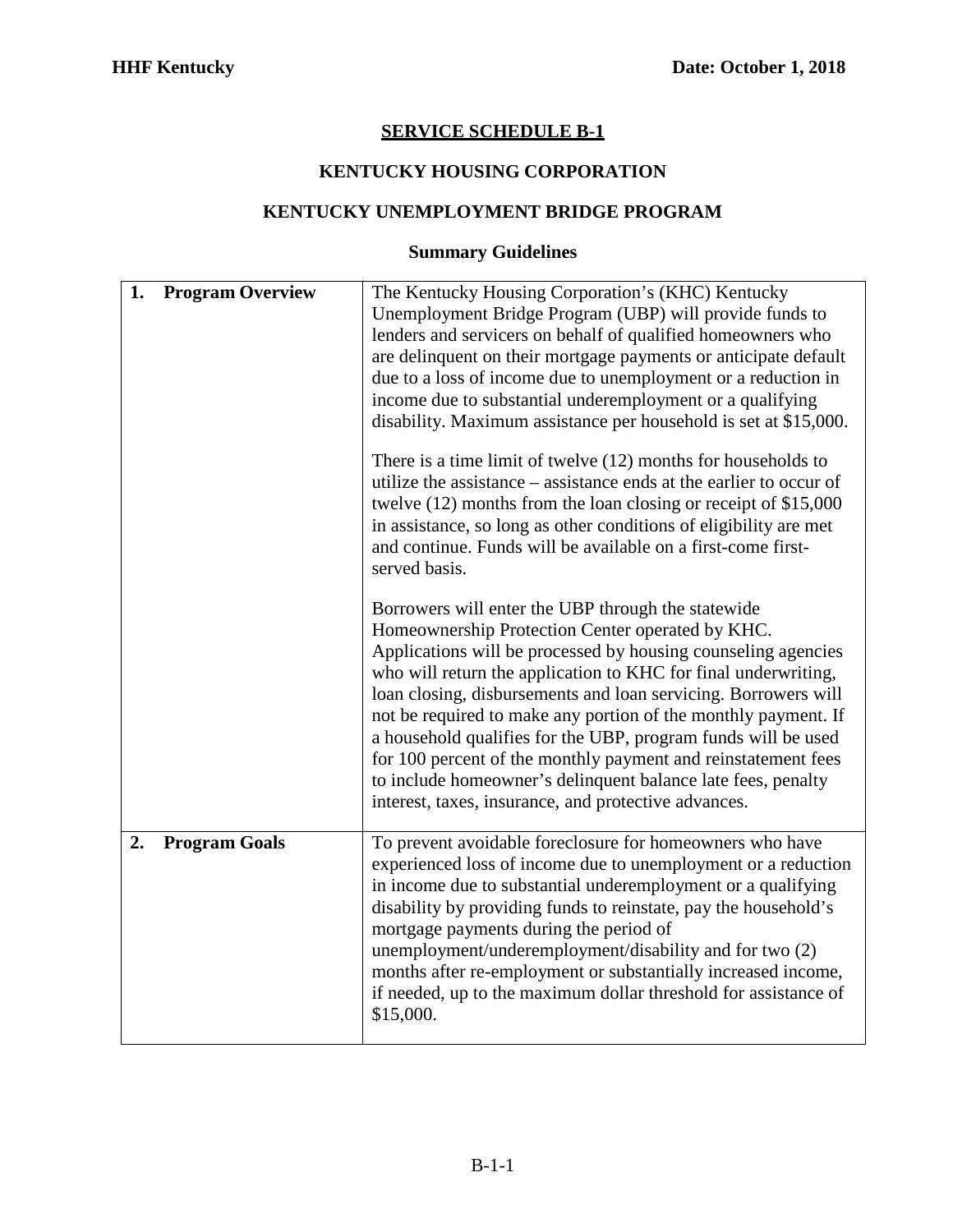| 3. | <b>Target Population /</b><br><b>Areas</b>                                       | The UBP will be available statewide. No specific population is<br>targeted. During the first twelve (12) months of the UBP,<br>\$10,000,000 will be set aside to serve rural counties.                                                                                                                                                                                                                                                                                                                                                                                                                                                                                                                                                                                                                                                                                                                                                                       |  |
|----|----------------------------------------------------------------------------------|--------------------------------------------------------------------------------------------------------------------------------------------------------------------------------------------------------------------------------------------------------------------------------------------------------------------------------------------------------------------------------------------------------------------------------------------------------------------------------------------------------------------------------------------------------------------------------------------------------------------------------------------------------------------------------------------------------------------------------------------------------------------------------------------------------------------------------------------------------------------------------------------------------------------------------------------------------------|--|
| 4. | <b>Program Funds</b><br>(Excluding<br><b>Administrative</b><br><b>Expenses</b> ) | Not applicable. Program Funds may be disbursed under any<br>program included in Schedule B.                                                                                                                                                                                                                                                                                                                                                                                                                                                                                                                                                                                                                                                                                                                                                                                                                                                                  |  |
| 5. | <b>Borrower Eligibility</b><br><b>Criteria</b>                                   | All borrowers must submit a hardship affidavit<br>documenting inability to pay their mortgage.                                                                                                                                                                                                                                                                                                                                                                                                                                                                                                                                                                                                                                                                                                                                                                                                                                                               |  |
|    |                                                                                  | Housing counselors and KHC will determine eligibility for the<br>UBP. Eligible households must meet <b>ALL</b> of the following<br>requirements:                                                                                                                                                                                                                                                                                                                                                                                                                                                                                                                                                                                                                                                                                                                                                                                                             |  |
|    |                                                                                  | The homeowners must be legal U.S. residents.<br>The financial hardship must be loss of employment<br>□<br>income due to unemployment or a 15% reduction in<br>income for the underemployed or qualified disabled<br>homeowners.<br>The homeowner's cash reserves cannot exceed six (6)<br>months, excluding retirement reserves. For purposes of<br>the UBP, "cash reserves" is defined as non-retirement<br>liquid assets sufficient to pay the household's monthly<br>payment of principal, interest, taxes and insurance (PITI)<br>including both first and second lien home mortgage(s).<br>The homeowner must be experiencing a financial<br>$\bullet$<br>hardship due to involuntary loss or reduction in<br>homeowner's income documented by an executed<br>hardship affidavit.<br>The homeowner must contact KHC or their counselor if<br>$\Box$<br>there is a change in income or employment during the<br>twelve (12) months of UBP participation. |  |
| 6. | <b>Property / Loan</b><br><b>Eligibility Criteria</b>                            | Property/Loan Eligibility Requirements:<br>Owner-occupied primary residence located in Kentucky.<br>$\bullet$<br>Existing single-family homes or condominiums (attached<br>٠<br>or detached) and manufactured or mobile homes on<br>foundations permanently affixed to real estate owned by<br>the borrower.                                                                                                                                                                                                                                                                                                                                                                                                                                                                                                                                                                                                                                                 |  |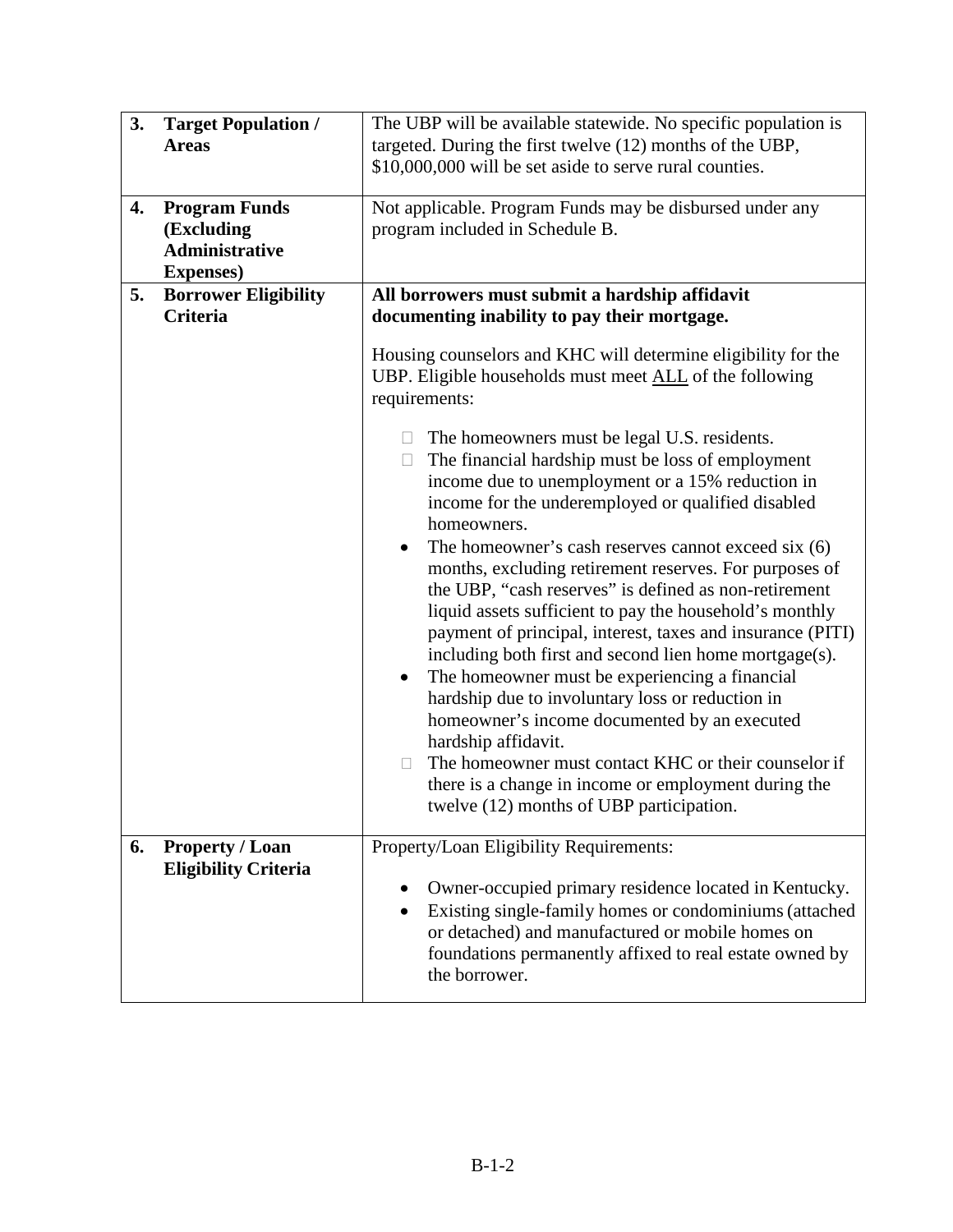| 7.<br><b>Program Exclusions</b>                 | A household is not eligible for the UBP if:                                                                                                                                                                                                                                                                                                                                                                                                                                                                                                                                                                                                                                                                 |
|-------------------------------------------------|-------------------------------------------------------------------------------------------------------------------------------------------------------------------------------------------------------------------------------------------------------------------------------------------------------------------------------------------------------------------------------------------------------------------------------------------------------------------------------------------------------------------------------------------------------------------------------------------------------------------------------------------------------------------------------------------------------------|
|                                                 | Borrower's total unpaid principal balances exceed<br>٠<br>\$275,000, including first and second mortgages<br>combined.<br>Borrower owns other residential or rental property<br>٠<br>Borrower's hardship is a result of voluntary resignation<br>٠<br>of employment or voluntary reduction in hours or<br>income.<br>Borrower's application is for a second home or<br>$\bullet$<br>investment properties.<br>Borrower does not occupy the property as his/her<br>$\bullet$<br>primary residence.<br>The UBP will not fund job training costs.                                                                                                                                                              |
| <b>Structure of Assistance</b><br>8.            | All assistance will be structured as a 0% interest, non-                                                                                                                                                                                                                                                                                                                                                                                                                                                                                                                                                                                                                                                    |
|                                                 | amortizing, forgivable, nonrecourse loan, secured by a<br>junior lien on the property, which will be forgiven 20<br>percent each year over five (5) years.                                                                                                                                                                                                                                                                                                                                                                                                                                                                                                                                                  |
|                                                 | The loan will only be repayable if the borrower sells the                                                                                                                                                                                                                                                                                                                                                                                                                                                                                                                                                                                                                                                   |
|                                                 | property before the period expires and there is sufficient equity<br>to pay the loan.                                                                                                                                                                                                                                                                                                                                                                                                                                                                                                                                                                                                                       |
|                                                 |                                                                                                                                                                                                                                                                                                                                                                                                                                                                                                                                                                                                                                                                                                             |
| <b>Per Household</b><br>9.<br><b>Assistance</b> | Estimated Average - \$15,000<br>Maximum Assistance - \$15,000                                                                                                                                                                                                                                                                                                                                                                                                                                                                                                                                                                                                                                               |
| <b>10. Duration of Assistance</b>               | Payment of assistance will end on the first to occur of: $(1)$<br>twelve (12) months from assistance loan closing date, (2) two<br>(2) months after re-employment or substantially increased<br>employment, (3) the expenditure of the maximum amount of<br>assistance $(\$15,000)$ or $(4)$ the household no longer complies<br>with other required program provisions.<br>In the case of a new qualifying event of unemployment or<br>underemployment or qualifying disability, the household may<br>re-apply for assistance. Provided, however that new assistance<br>will be made available only to the extent assistance is available,<br>up to the maximum total assistance for the household and the |
|                                                 | maximum time period for assistance has not been exhausted.                                                                                                                                                                                                                                                                                                                                                                                                                                                                                                                                                                                                                                                  |
| 11. Estimated Number of                         | KHC is estimating that approximately 10,000 households will be                                                                                                                                                                                                                                                                                                                                                                                                                                                                                                                                                                                                                                              |
| Participating<br><b>Households</b>              | served over the term of the UBP.                                                                                                                                                                                                                                                                                                                                                                                                                                                                                                                                                                                                                                                                            |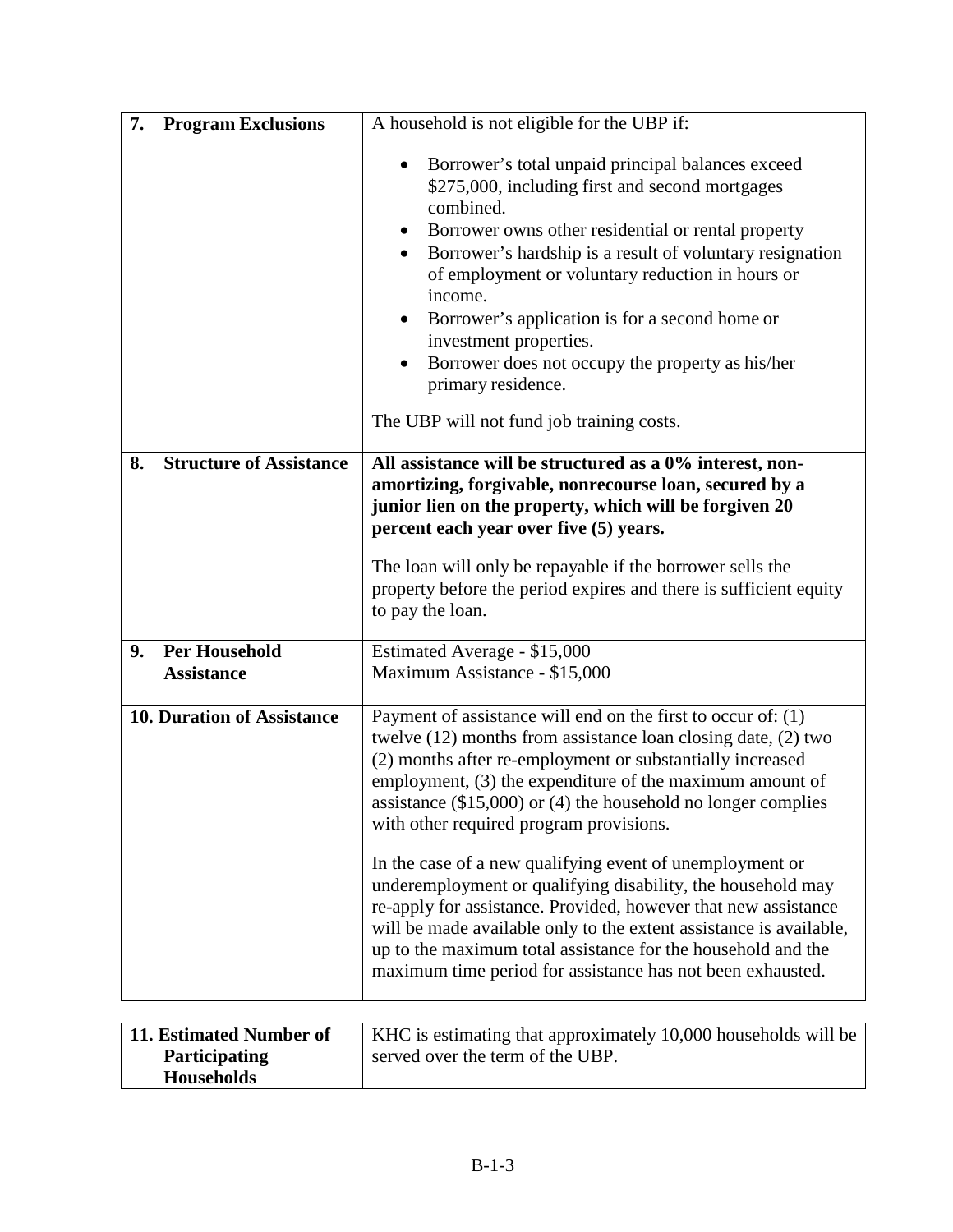| 12. Program Inception /         | KHC implemented the UBP in two stages. This first phase of         |  |
|---------------------------------|--------------------------------------------------------------------|--|
| <b>Duration</b>                 | the UBP began January 3, 2011 to serve as a pilot period. Full     |  |
|                                 | implementation to all qualified borrowers statewide began April    |  |
|                                 | 1, 2011. The program will expire December 31, 2020.                |  |
|                                 |                                                                    |  |
| 13. Program Interaction         | The UBP will be leveraged with existing programs including the     |  |
| with Other Programs             | Homeownership Protection Center (HPC), the Homeownership           |  |
| (e.g. other HFA                 | Education and Counseling Program funded through HUD and            |  |
| programs)                       | KHC and the NeighborWorks Foreclosure Mitigation                   |  |
|                                 | Counseling Program (NFMC). Homeowners who participate in           |  |
|                                 | the UBP will work with a KHC-approved counselor and utilize        |  |
|                                 | the Homeownership Protection Center website for their initial      |  |
|                                 | information.                                                       |  |
|                                 |                                                                    |  |
| <b>14. Program Interactions</b> | KHC and housing counselors will analyze borrowers for their        |  |
| with HAMP                       | eligibility for the Hardest Hit Unemployment Bridge Program as     |  |
|                                 | well as any other loss mitigation options that may be available to |  |
|                                 | them. Where possible, HHF assistance will precede HAMP UP.         |  |
|                                 |                                                                    |  |
| 15. Program Leverage with       | No investor match is required for this program.                    |  |
| <b>Other Financial</b>          |                                                                    |  |
| <b>Resources</b>                | This program will not be combined with other financial             |  |
|                                 | resources.                                                         |  |
|                                 |                                                                    |  |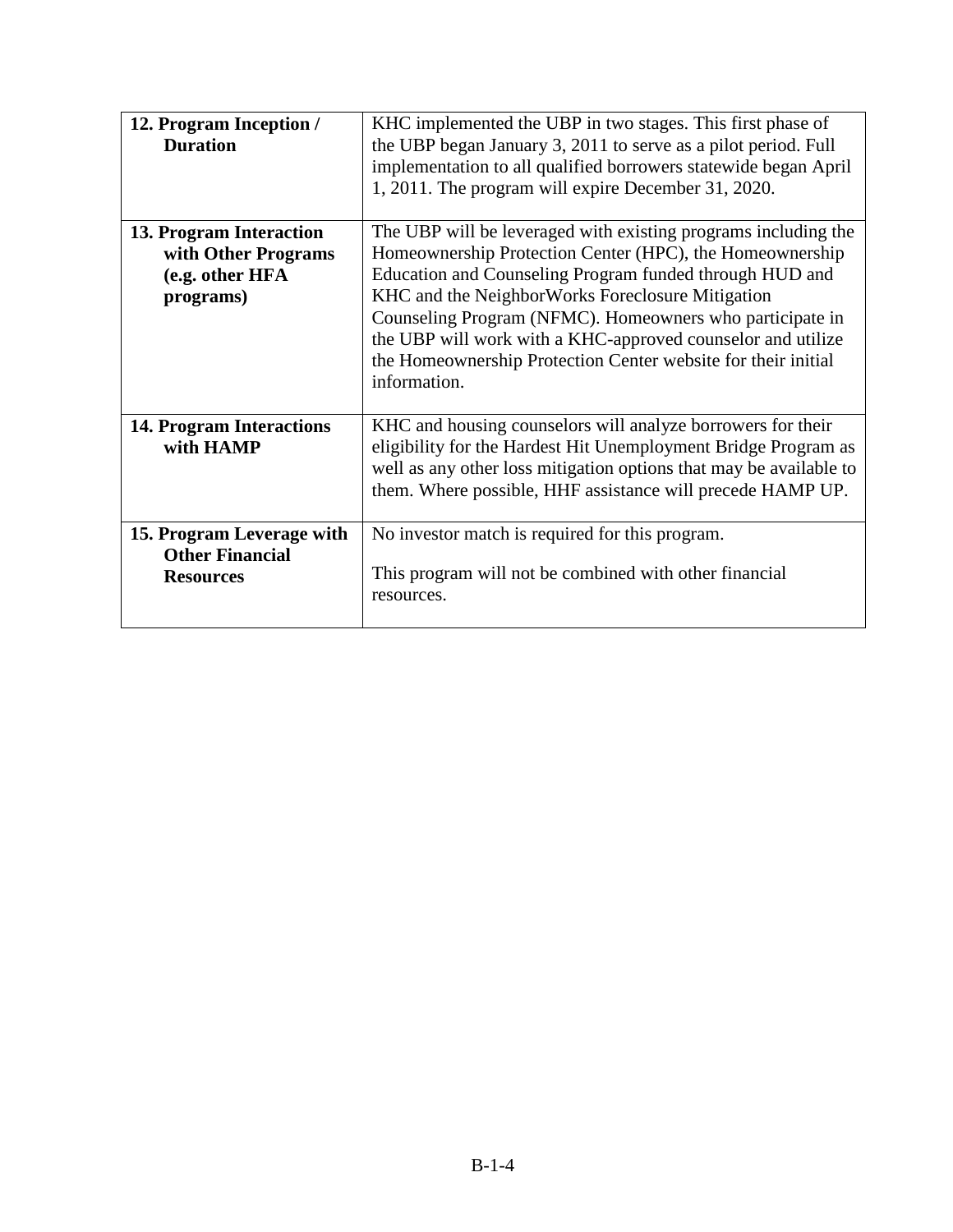#### **SERVICE SCHEDULE B-2**

#### **KENTUCKY HOUSING CORPORATION**

#### **HARDEST HIT FUND DOWN PAYMENT ASSISTANCE PROGRAM**

# **Summary Guidelines**

| 1. Program<br><b>Overview</b>                                                | The Down Payment Assistance ("DAP") Program will provide an<br>incentive to qualified homebuyers to purchase a primary residence in<br>targeted areas in Kentucky. Providing incentives to qualified<br>homebuyers in housing markets that have been hardest hit by serious<br>delinquency, negative equity, distressed sales, and foreclosures will<br>strengthen demand in those areas, stabilize housing prices and prevent<br>future foreclosures. This Program will initially be offered as a pilot that<br>includes four Kentucky counties.                                                                                                                        |
|------------------------------------------------------------------------------|--------------------------------------------------------------------------------------------------------------------------------------------------------------------------------------------------------------------------------------------------------------------------------------------------------------------------------------------------------------------------------------------------------------------------------------------------------------------------------------------------------------------------------------------------------------------------------------------------------------------------------------------------------------------------|
| 2. Program Goals                                                             | The goal of the DAP Program is to help homeowners avoid foreclosure<br>by assisting in the stabilization of housing prices in targeted areas.<br>Kentucky will identify meaningful indicators that will enable them to<br>track and quantify the DAP Program's impact in the targeted areas.                                                                                                                                                                                                                                                                                                                                                                             |
| 3. Target<br><b>Population/Areas</b>                                         | Targeted areas are those counties identified in Secondary Market<br>Program Guide including: Jefferson, Kenton, Christian and Hardin<br>("Targeted Area"). For these four counties, Kentucky Housing<br>evaluated five housing market distress indicators across all one-hundred<br>and twenty Kentucky counties—seriously delinquent mortgage loans,<br>negative equity, short sales, REO sales, and foreclosures—as well as<br>loan origination volume. Targeted counties exceed the statewide rate in<br>at least four out of the five distressed housing market indicators, and a<br>minimum threshold origination volume was achieved in these counties<br>in 2014. |
| 4. Program Funds<br>(Excluding<br><b>Administrative</b><br><b>Expenses</b> ) | Not applicable. Program Funds may be disbursed under any program<br>included in Schedule B.                                                                                                                                                                                                                                                                                                                                                                                                                                                                                                                                                                              |
| 5. Borrower<br><b>Eligibility Criteria</b>                                   | Eligible borrowers must qualify for and meet all requirements of a<br>Kentucky Housing Corporation's homebuyer loan program first<br>mortgage loan originated through a participating lender. Allowable first<br>mortgage loans are 30-year, fixed-rate loans from the Federal Housing<br>Administration (FHA), Veterans Administration (VA), U.S. Department<br>of Agriculture - Rural Development (RD) and Fannie Mae. Eligible<br>borrowers must also meet the following criteria:                                                                                                                                                                                    |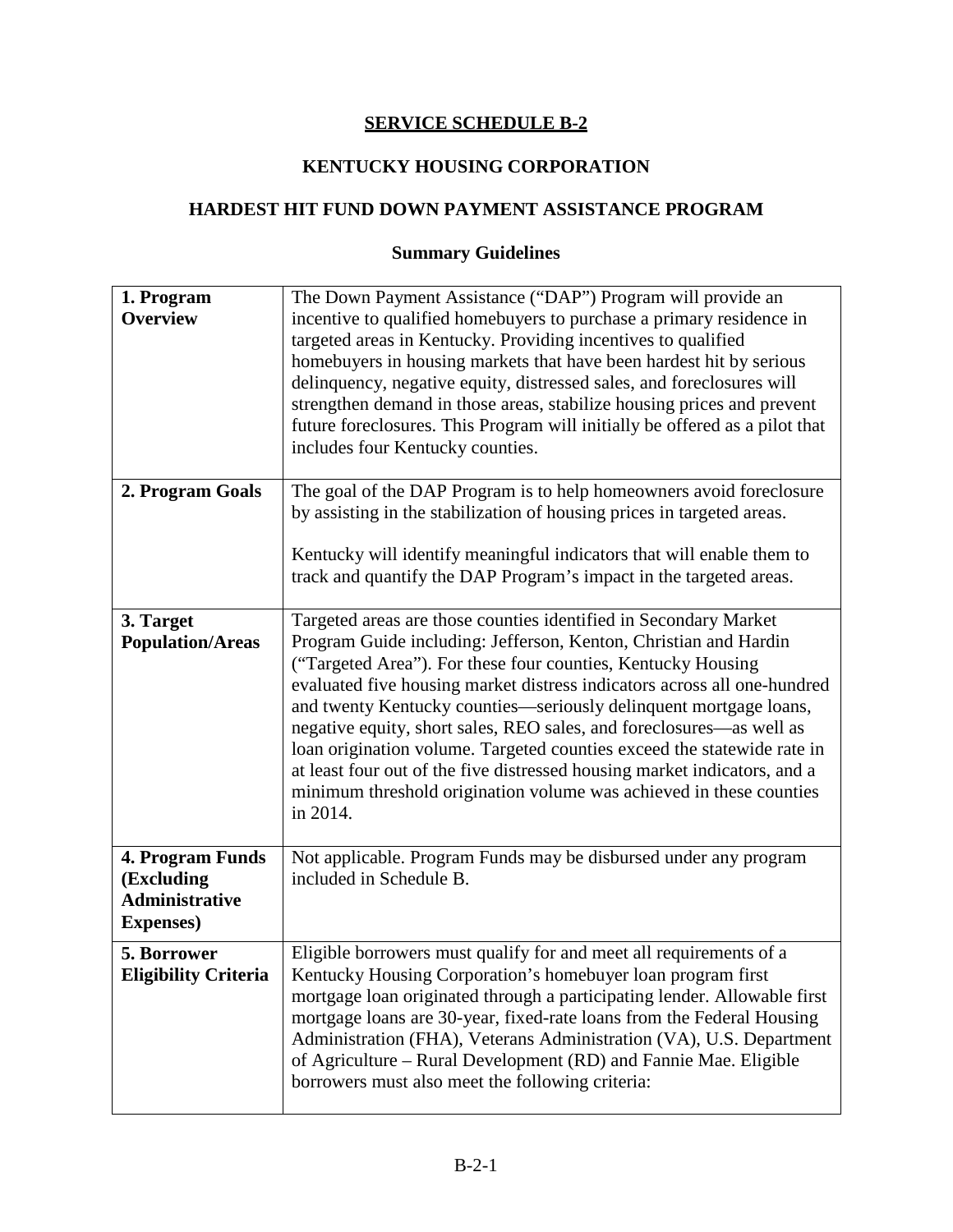|                                                 | Must meet income limits that do not exceed 175% of the Area<br>$\bullet$<br>Median Income ("AMI"), as specified in the Secondary Market<br>Program Guide.<br>Borrowers must be First-Time Homebuyers. For purposes of this<br>$\bullet$<br>program, a First-Time Homebuyer is someone who has not had an<br>ownership interest in their primary residence in the past three years.<br>All borrowers must complete pre-purchase home buyer education<br>$\bullet$<br>and counseling in the form of an online, telephone, or face-to-face<br>workshop.<br>Borrowers must be a legal U.S. citizen or lawful permanent resident<br>$\bullet$<br>or otherwise meet the applicable Agency (FHA, VA, USDA-RD) or<br>GSE (Fannie Mae) requirements.<br>Borrowers must be able to provide a Dodd-Frank affidavit as<br>$\bullet$<br>specified in the Secondary Market Program Guide.<br>Borrowers must be credit-worthy and meet minimum FICO scores,<br>$\bullet$<br>and have a maximum debt-to-income (DTI) ratio no greater than<br>45%, each as specified in the Secondary Market Program Guide. |
|-------------------------------------------------|---------------------------------------------------------------------------------------------------------------------------------------------------------------------------------------------------------------------------------------------------------------------------------------------------------------------------------------------------------------------------------------------------------------------------------------------------------------------------------------------------------------------------------------------------------------------------------------------------------------------------------------------------------------------------------------------------------------------------------------------------------------------------------------------------------------------------------------------------------------------------------------------------------------------------------------------------------------------------------------------------------------------------------------------------------------------------------------------|
| 6. Property/Loan<br><b>Eligibility Criteria</b> | The property must be a single-family home, a condominium unit, a<br>$\bullet$<br>townhome, a manufactured on foundation permanently affixed to<br>real estate owned by the borrower.<br>Must be the borrower's primary residence.<br>Property must be located in a Targeted Area.<br>Property must meet Kentucky Housing Corporation's Secondary<br>Market Program guide. Maximum purchase price limit is \$294,000.<br>Meet all applicable Agency (FHA, VA, USDA-RD) or GSE (Fannie<br>Mae & Freddie Mac) underwriting guidelines.                                                                                                                                                                                                                                                                                                                                                                                                                                                                                                                                                         |
| 7. Program<br><b>Exclusions</b>                 | Borrowers, properties and loans not meeting eligibility requirements<br>as specified in the Secondary Program Guide or Agency/GSE<br>underwriting criteria.<br>Dodd-Frank exclusion for having been convicted of a mortgage-<br>٠<br>related felony in the past ten years.                                                                                                                                                                                                                                                                                                                                                                                                                                                                                                                                                                                                                                                                                                                                                                                                                  |
| 8. Structure of<br><b>Assistance</b>            | Down payment assistance, including reasonable and customary closing<br>costs, will be made available to homeowners in the form of a zero-<br>percent (0%) interest, non-recourse, forgivable second mortgage loan<br>with a five-year term. This loan will be evidenced by a note and<br>mortgage in favor of Kentucky Housing Corporation. The second<br>mortgage will be forgivable at the rate of 20% per year over the five<br>year term of the loan. Kentucky Housing Corporation reserves the right                                                                                                                                                                                                                                                                                                                                                                                                                                                                                                                                                                                   |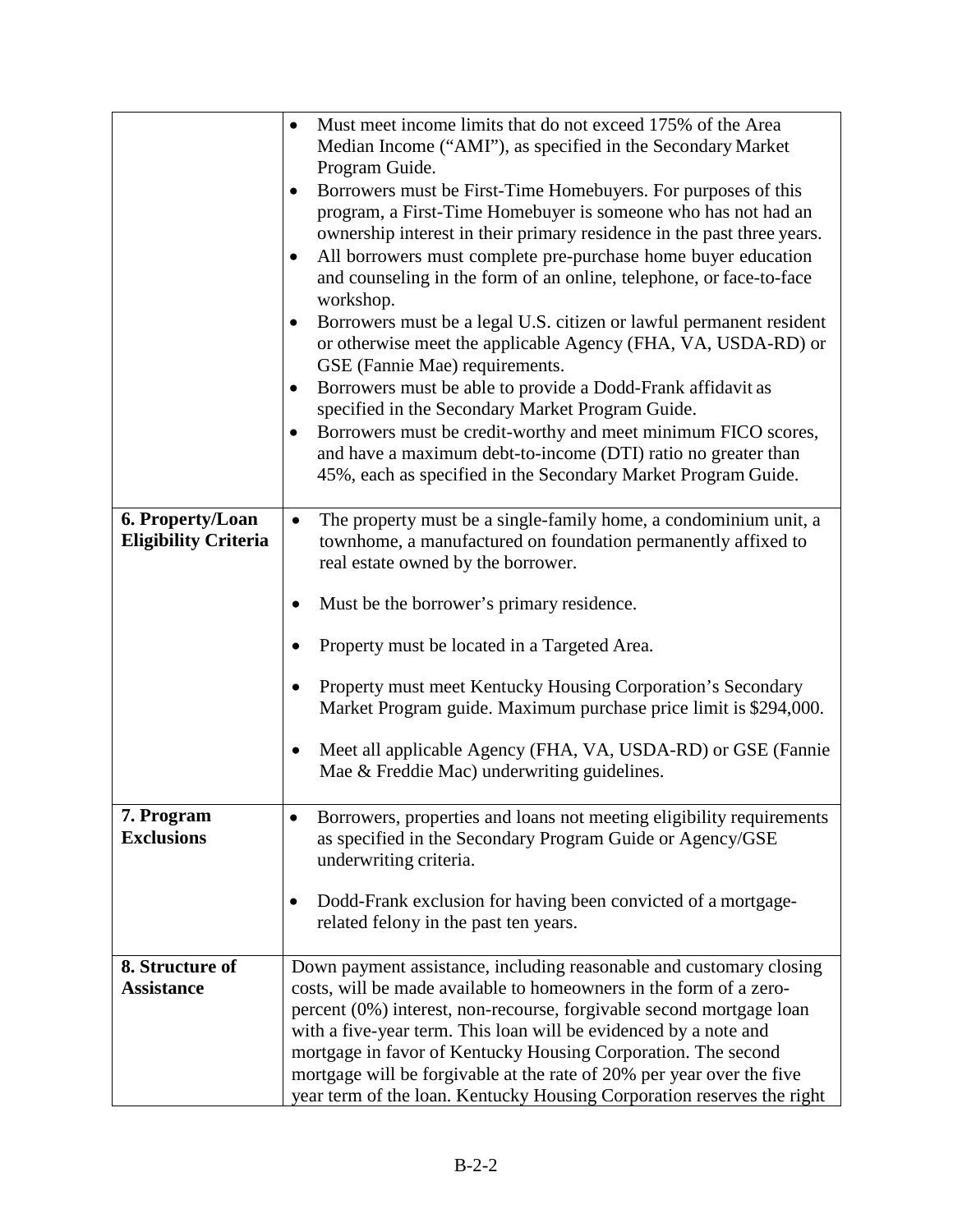|                                                                            | to resubordinate the second mortgage as further detailed in the Closing                                                                                                                                                                                                                                                                                                                                                                                                                                                                                              |
|----------------------------------------------------------------------------|----------------------------------------------------------------------------------------------------------------------------------------------------------------------------------------------------------------------------------------------------------------------------------------------------------------------------------------------------------------------------------------------------------------------------------------------------------------------------------------------------------------------------------------------------------------------|
|                                                                            | and Quality Review- Secondary Market Program Guide.                                                                                                                                                                                                                                                                                                                                                                                                                                                                                                                  |
|                                                                            | If the borrower sells the home during any part of the loan term, the<br>remaining principal balance will be due to Kentucky Housing<br>Corporation in the event there are sufficient equity proceeds from the<br>sale. If there is not enough equity in the home to repay the entire<br>amount due, Kentucky Housing Corporation will forgive the excess<br>portion or all of the remaining principal balance. Any loans repaid will<br>be recycled back into the Program and used to provide assistance to<br>additional borrowers for the duration of the Program. |
| 9. Per Household<br><b>Assistance</b>                                      | \$10,000                                                                                                                                                                                                                                                                                                                                                                                                                                                                                                                                                             |
| 10. Duration of                                                            | DAP Program funds will be used to reimburse participating lenders who                                                                                                                                                                                                                                                                                                                                                                                                                                                                                                |
| <b>Assistance</b>                                                          | table fund the loan at closing, once it is determined that all DAP                                                                                                                                                                                                                                                                                                                                                                                                                                                                                                   |
|                                                                            | Program requirements have been met.                                                                                                                                                                                                                                                                                                                                                                                                                                                                                                                                  |
| 11. Estimated                                                              | It is anticipated that the DAP Program will assist approximately 4085                                                                                                                                                                                                                                                                                                                                                                                                                                                                                                |
| <b>Number of</b>                                                           | households.                                                                                                                                                                                                                                                                                                                                                                                                                                                                                                                                                          |
| Participating<br><b>Households</b>                                         |                                                                                                                                                                                                                                                                                                                                                                                                                                                                                                                                                                      |
|                                                                            | The DAP Program will begin in 2016 and it is projected that assistance                                                                                                                                                                                                                                                                                                                                                                                                                                                                                               |
| 12. Program<br><b>Inception/Duration</b>                                   | will be expended through 2020.                                                                                                                                                                                                                                                                                                                                                                                                                                                                                                                                       |
|                                                                            |                                                                                                                                                                                                                                                                                                                                                                                                                                                                                                                                                                      |
| 13. Program                                                                | The DAP Program will take advantage of an existing infrastructure of                                                                                                                                                                                                                                                                                                                                                                                                                                                                                                 |
| <b>Interactions with</b>                                                   | participating lenders who are already actively originating both first<br>mortgage and down payment assistance loans as part of Kentucky's                                                                                                                                                                                                                                                                                                                                                                                                                            |
| <b>Other Programs</b><br>(e.g. other HFA                                   | current homebuyer loan programs. If the borrower has received HHF                                                                                                                                                                                                                                                                                                                                                                                                                                                                                                    |
| programs)                                                                  | assistance under any other HHF program, the maximum amount of all                                                                                                                                                                                                                                                                                                                                                                                                                                                                                                    |
|                                                                            | assistance may not exceed \$45,000.                                                                                                                                                                                                                                                                                                                                                                                                                                                                                                                                  |
| 14. Program                                                                | None.                                                                                                                                                                                                                                                                                                                                                                                                                                                                                                                                                                |
| <b>Interactions with</b>                                                   |                                                                                                                                                                                                                                                                                                                                                                                                                                                                                                                                                                      |
| <b>HAMP</b>                                                                |                                                                                                                                                                                                                                                                                                                                                                                                                                                                                                                                                                      |
| 15. Program<br>Leverage with<br><b>Other Financial</b><br><b>Resources</b> | Kentucky Housing Corporation programs often use Secondary Market<br>as a source of funding for the accompanying first mortgage loans. In<br>addition, funds may be leveraged by our lenders using additional<br>subsidy programs such as Federal Home Loan Bank down payment<br>assistance, Neighborhood Stabilization Program (NSP) Funds or<br>HOME funds.                                                                                                                                                                                                         |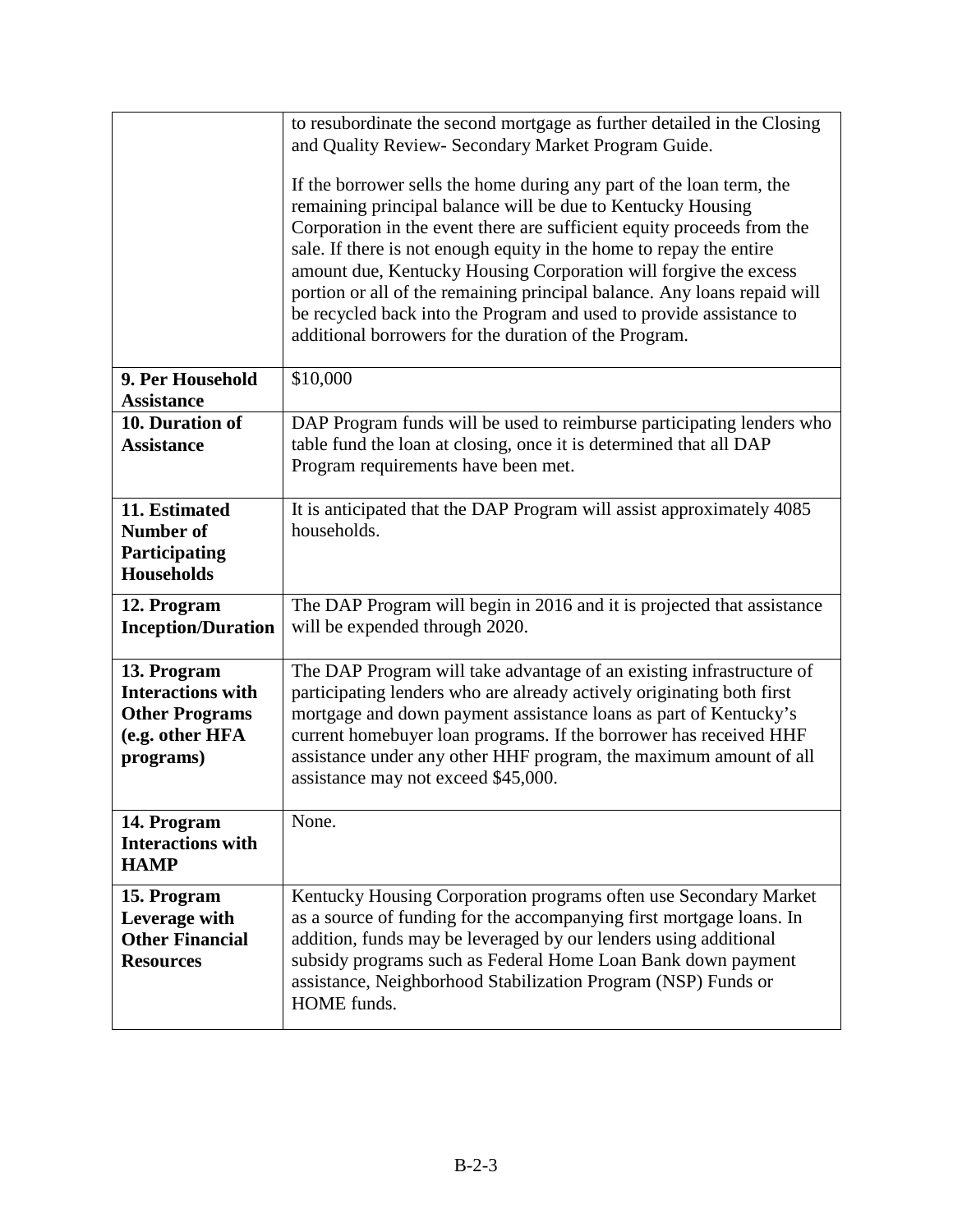# **SCHEDULE C**

# **PERMITTED EXPENSES**

|                                                    | <b>Kentucky</b> |
|----------------------------------------------------|-----------------|
|                                                    |                 |
|                                                    |                 |
| One-time / Start-Up Expenses:                      |                 |
| Initial Personnel                                  | \$0             |
| Building, Equipment, Technology                    | \$115,100       |
| <b>Professional Services</b>                       | \$1,900         |
| Supplies / Miscellaneous                           | \$1,500         |
| Marketing /Communications                          | \$100,000       |
| Travel                                             | \$0             |
| Website development /Translation                   | \$0             |
| Contingency                                        | \$0             |
| <b>Subtotal</b>                                    | \$218,500       |
|                                                    |                 |
| <b>Operating / Administrative Expenses:</b>        |                 |
| Salaries                                           | \$7,653,102     |
| Professional Services (Legal, Compliance, Audit,   |                 |
| Monitoring)                                        | \$5,300,398     |
| Travel                                             | \$40,000        |
| Buildings, Leases & Equipment                      | \$0.00          |
| Information Technology & Communications            | \$306,066       |
|                                                    |                 |
| Office Supplies/Postage and Delivery/Subscriptions | \$130,000       |
| Risk Management/ Insurance                         | \$0.00          |
| Training                                           | \$6,000         |
| Marketing/PR                                       | \$733,920       |
| Miscellaneous                                      | \$0.00          |
| <b>Subtotal</b>                                    | \$14,169,486    |
|                                                    |                 |
| <b>Transaction Related Expenses:</b>               |                 |
| <b>Recording Fees</b>                              | \$168,481       |
| Wire Transfer Fees                                 | \$117,228       |
| <b>Counseling Expenses</b>                         |                 |
| File Intake                                        | \$0.00          |
| <b>Decision Costs</b>                              | \$0.00          |
| Successful File                                    | \$5,301,690     |
| Key Business Partners On-Going                     | \$0.00          |